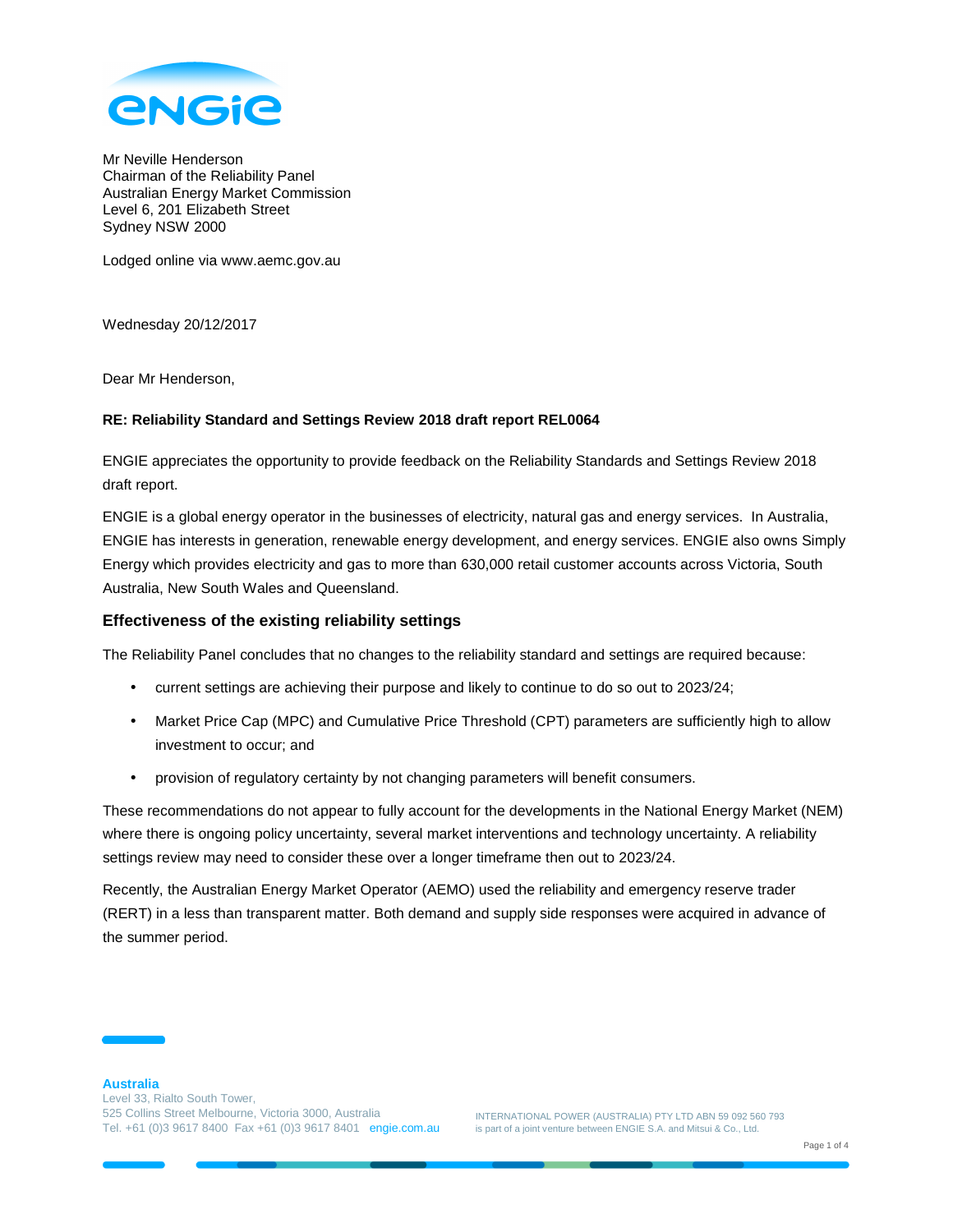



According to the Energy Security Board "The Health of the National Electricity Market" 2017 annual report, the number of the number of low reserve notices is at an all-time high as illustrated by the following chart.

#### Source: AEMO and AEMC

This perhaps suggests the current reliability settings are not working effectively.

Additional measures are being implemented in South Australia to bolster system security and reliability at a cost of \$550 million to consumers and taxpayers. Broadly speaking, the introduction of additional generation is distortionary to the NEM and further undermines investor certainty.

The draft report fails to acknowledge the gravity of the market interventions and distortions, and fails to explicitly consider the impact of these interventions on existing assets and the investment environment in the medium to longer term. Arguably, the reliability settings should consider these developments and strive to prevent the need for market interventions.

# **The market price cap setting in light of uncertainties**

In our previous submission, ENGIE developed a case that the MPC needs to be effectively calibrated to incentivise generator and demand side response to deliver a 'two sided' electricity market. The 'two-sided' market is critical in moving away from a default value of customer reliability to a real value as set by customer choice. A two sided market would also serve to allay concerns over situational market power as the price could be set by supply or demand.

Should the MPC be set too low, supply or demand side response will be discouraged since some of the inherent risk in the market would be mitigated 'for free' by the regulated price cap. This will in turn lead to reduced incentive to forward contract, and hence impede liquidity in the contract market and eliminate some of the medium/longer term market signals that are essential to support investment.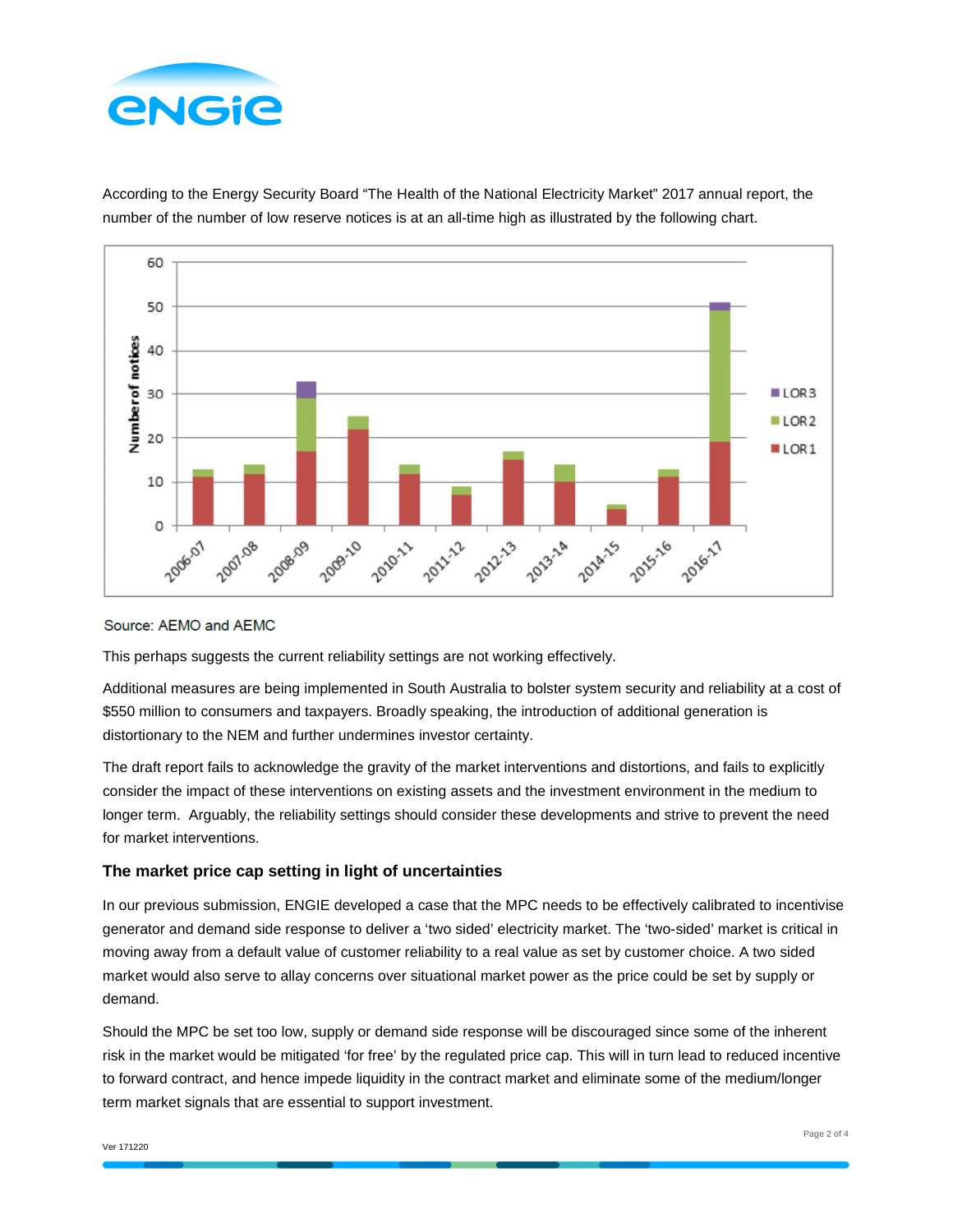

The MPC needs to be set at a sufficiently high level to underpin an active demand response sector and to encourage unsophisticated commercial players to contract and not 'ride spot' on the back of oversupplied intermittent generation.

A fundamental principle in setting the MPC should be to ensure that the cap is 'out of the way' in all plausible scenarios considered. In this way both sides of the market (supply and demand) can respond below it. Such a response would also decrease the risk of market intervention by AEMO or on state basis, and serve to increase policy certainty (less cause for politically motivated responses to arising concerns).

In ENGIE's view it can be argued that investment in the NEM has been seriously compromised by policy interventions and therefore risk (and hence WACC) has increased at the same time as payback periods have been severely shortened across all technology types. This doesn't impact just new entrants but any investments related to existing plant, especially when considering refurbishment of plant.

ENGIE welcomes the inclusion of a number of these key uncertainties, especially the gas price sensitivities, increased WACC and shorter asset life, in the E&Y modelling.

E&Y modelling results show that in Victoria a setting of >\$24,000/MWh is required to maintain the 0.002% USE reliability standard. When a higher level of WACC is used or a shorter asset life is modelled, the MPC setting needs to be in excess of \$50,000/MWh.

Unfortunately the draft report proceeds to dismiss these higher settings on the basis that these scenarios are unlikely and would serve to increase cost to consumers.

As previously outlined, if the MPC/CPT settings are too low, there is increased probability of market interventions which entail their own costs to taxpayers and consumers. To make a meaningful comparison between alternative settings, the Reliability Panel needs to assess the impact of interventions on the market, investments (existing and prospective) and prices to customers. Cost of interventions and/or load shedding is quite material. According to the Energy Security Board 12/17 report, interventions are costing tens of millions of dollars due to compensation and inefficient dispatch.

It is important to minimise the need for on-going invention in the market instead of using interventions to manage the "top end" issues in the market and facilitate investment.

The Victorian Renewable Energy Target and associated auction arrangements have been established by the Victorian Government to satisfy policy goals in that state. There is a risk this mechanism will stress the system and present challenges to existing plant under the current reliability settings. In that context, it could be suggested that the MPC should be increased to make it consistent with the reliability standard under most scenarios considered.

# **5 minute settlement impacts on reliability settings**

The study and report don't appear to consider the potential impacts of the 5 minute settlement dynamics on the reliability settings.

Peaking plant (i.e. CCGT) will not be able to rely on the 30 minute averaging to achieve revenue adequacy and its short term revenue will become more uncertain. Open cycle gas turbine plant takes 10-20 minutes to start-up. Such